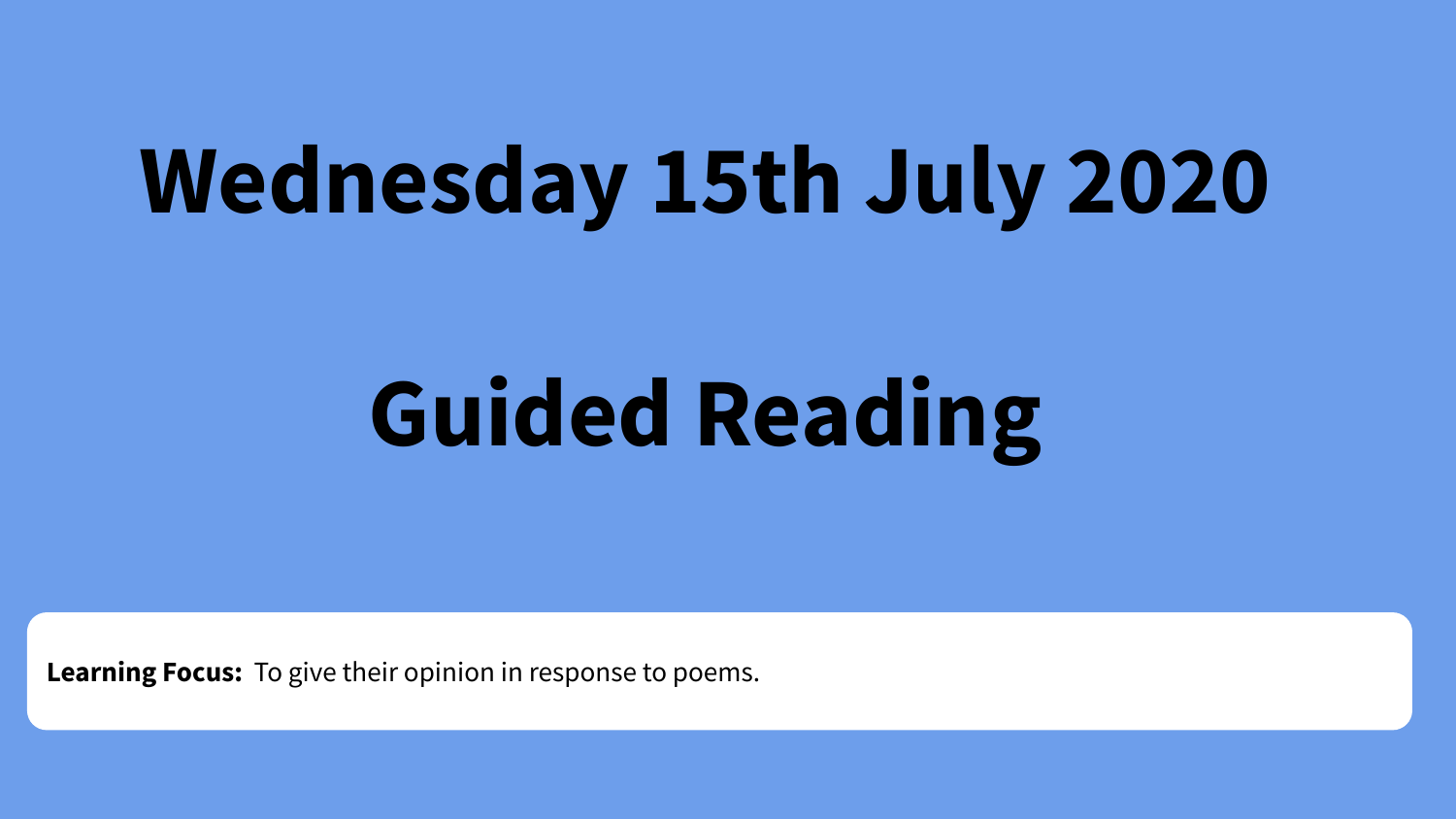**Retrieval** 

Read these sounds and words:

## **Fill in the missing words:**

A prediction can be proved

 $\mathsf{or}$  .

| <b>Sounds</b> | Words     |
|---------------|-----------|
| igh - sing    | pretty    |
| ee - leek     | beautiful |
| ai - snail    | after     |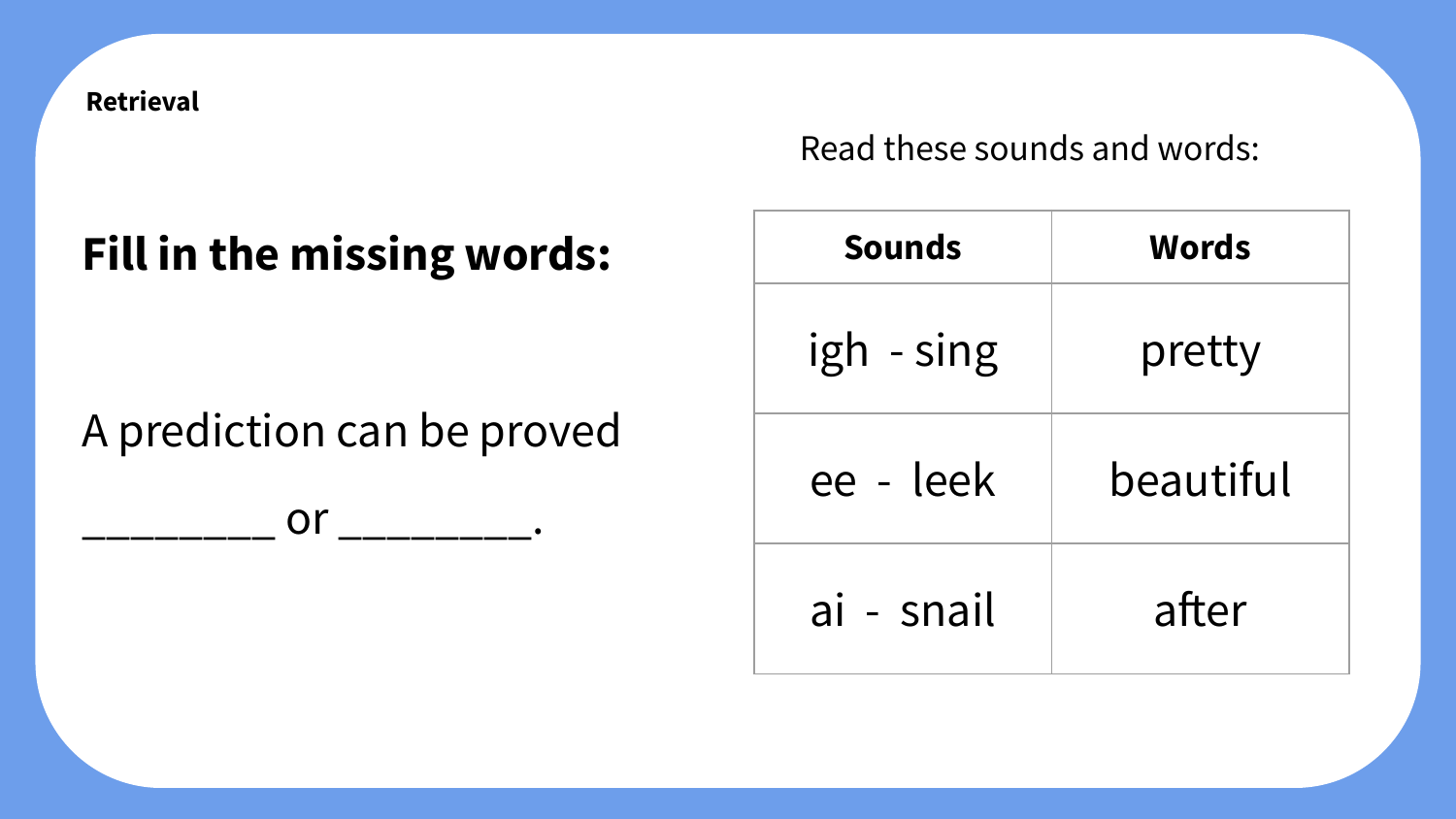### **Key Knowledge**

An opinion is your own thoughts on something.

Your opinion might be that you like something or you might dislike it. Or it could be whether you agree or disagree with something .



#### **Knowledge:**

**Opinion:** An opinion is your own thoughts on something.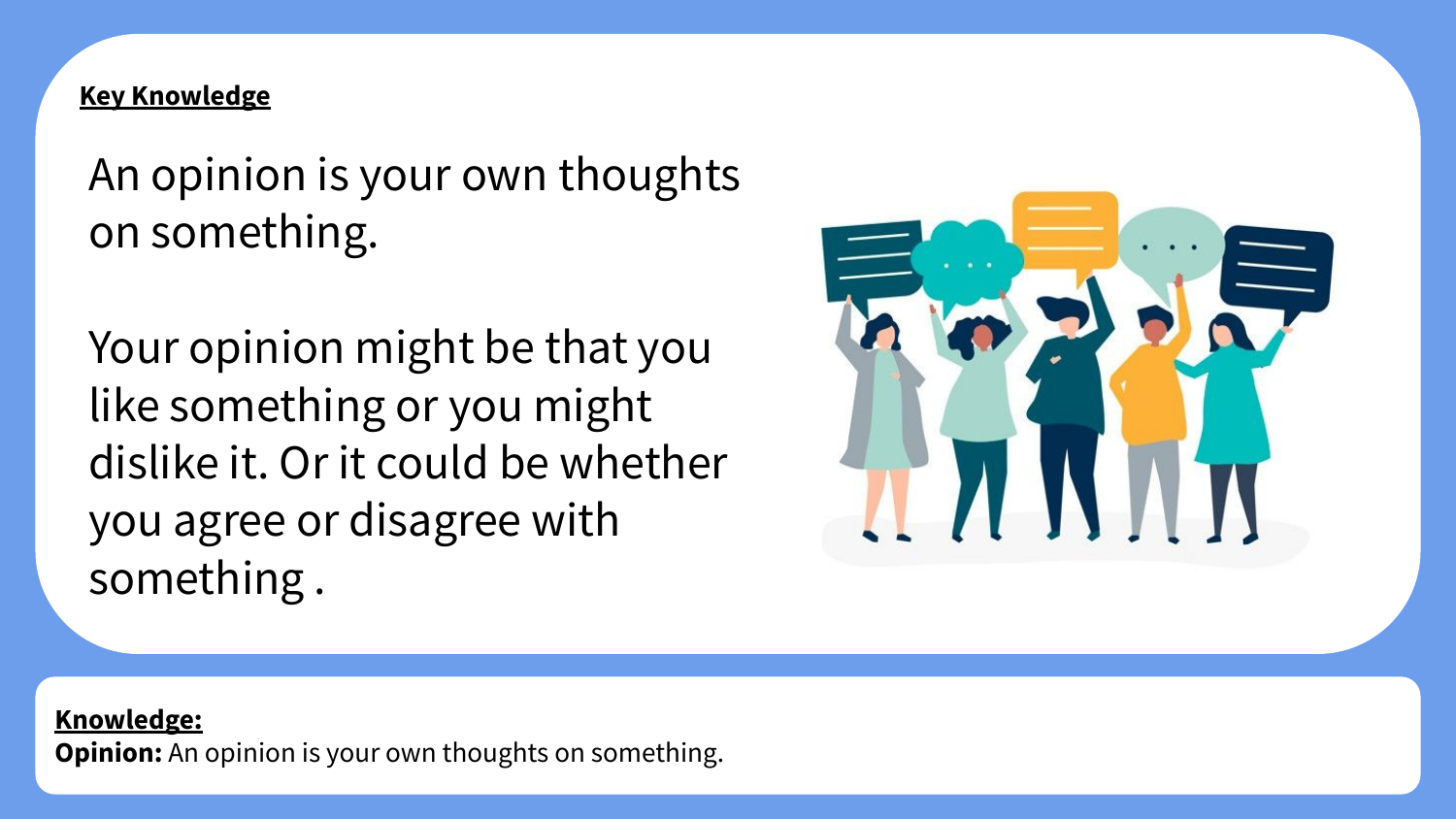#### **Modelled**

## **Moving On**

Time is moving quickly and you are growing fast.

I can't believe this year has gone and now is in the past.

We've had so many lovely times; with fun along the way.

Your smile has always cheered me up each and every day.

So remember you're fantastic; a little shining star.

Go forward and just be yourself, Just a little shining star.

#### **Knowledge:**

**Opinion:** An opinion is your own thoughts on something.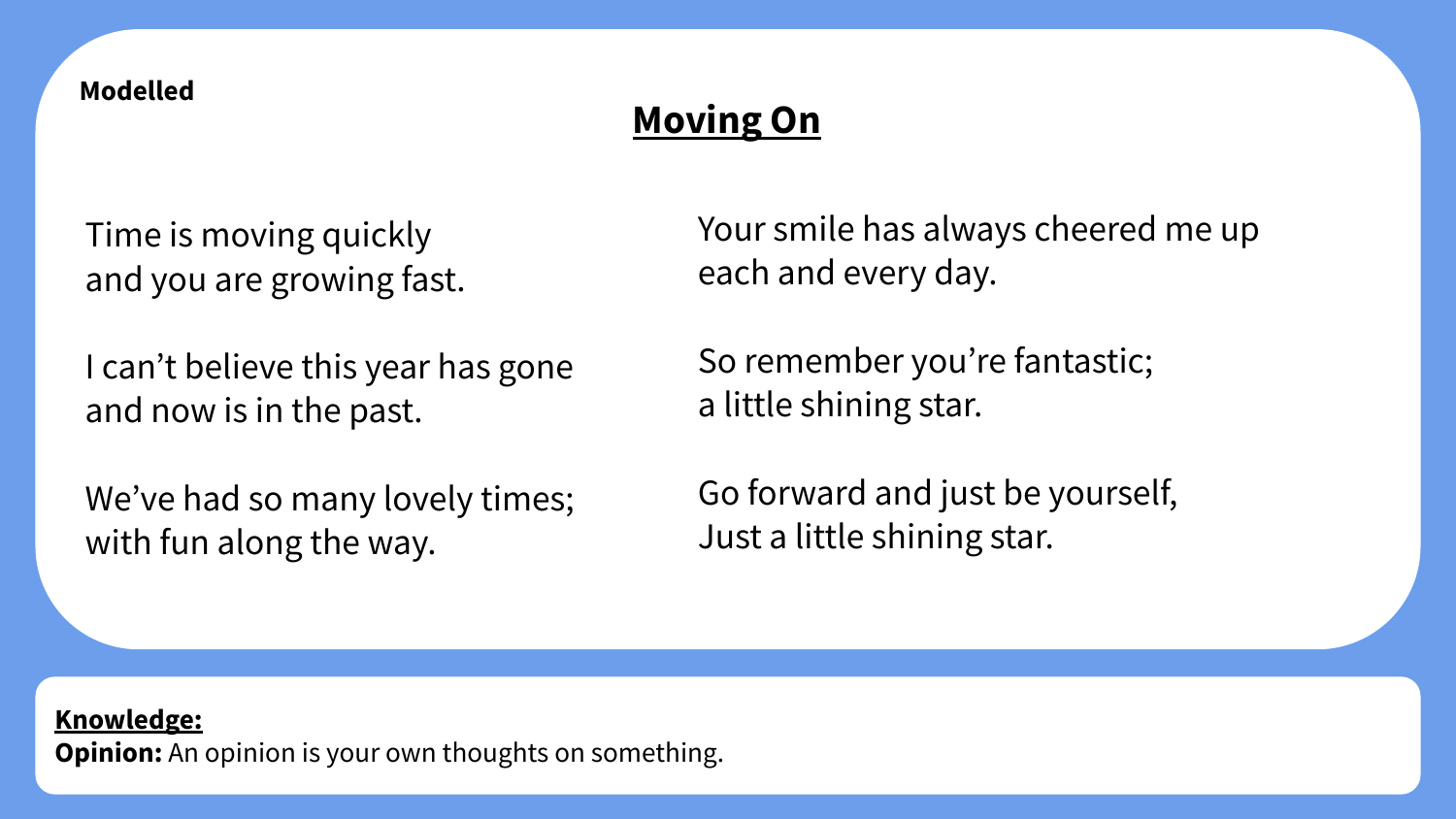**Shared (work with an adult)**

Practice reading this poem.

*Can you hear the rhythm of the poem?* 

*What are the rhyming words?* 

When School Is Closing Soon By Joniel Wagstaff I When school is closing soon, I my heart gets excited! But, I'll miss my friends and teacher so my feelings are divided. 'I think of all I've learned, like math, writing, and reading. I'm proud of my accomplishments and how I've been succeeding! So, here's to summer months of fun and to the next year, tool I'll always remember this school year and how much I grew!

## **Knowledge: Opinion:** An opinion is your own thoughts on something.